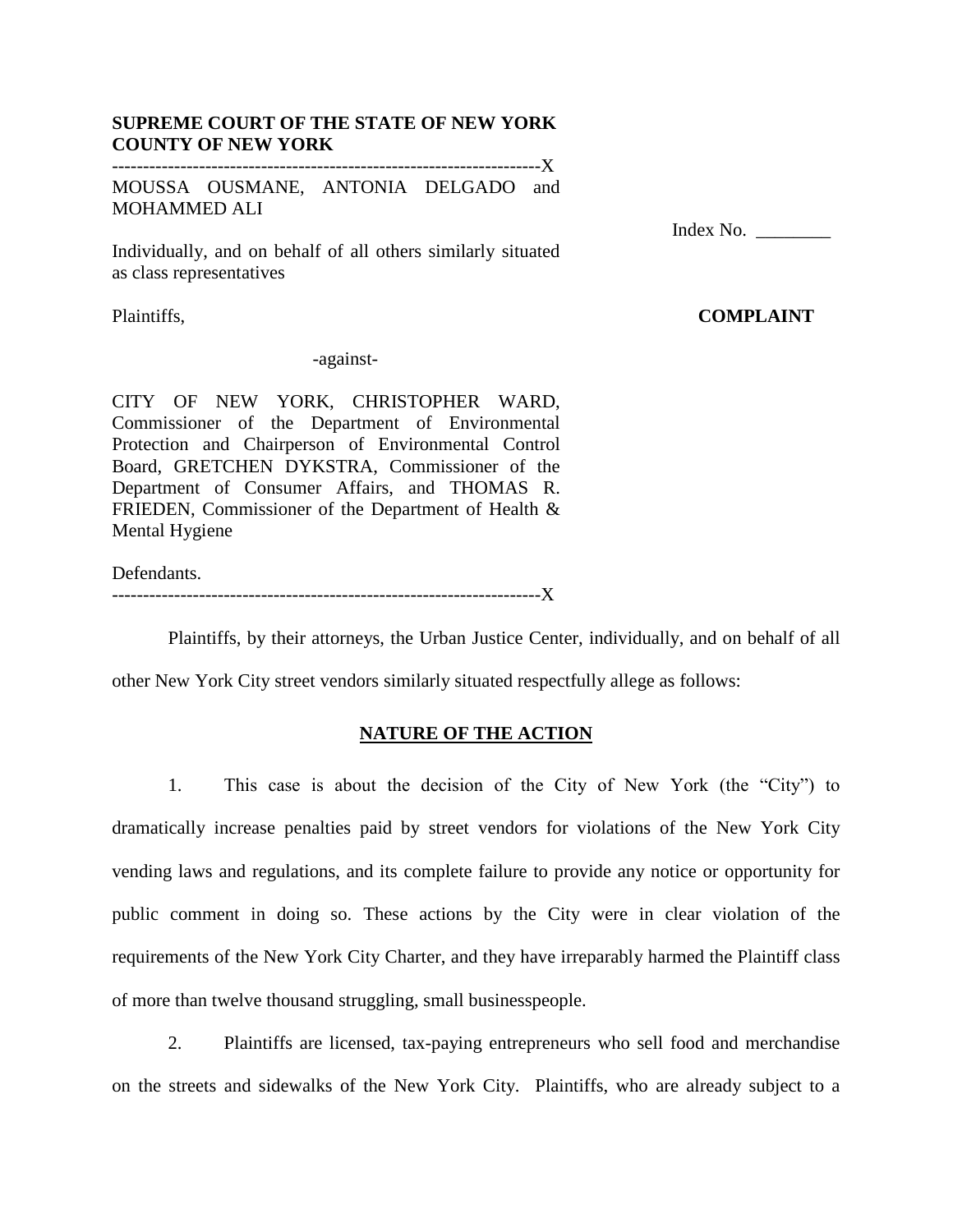complex and arcane set of vending regulations, are now also required to pay increased fines – up to  $$1,000.00$  -- for even the most minor, technical violations of the City's vending regulations. Plaintiffs, who are primarily first generation immigrants with few job skills, often earn less than minimum wage to support themselves and their families. Unable to pay these increased penalties, Plaintiffs are threatened with irreparable harm, including the loss of their vending licenses and closure of their businesses; indeed, some have already been put out of work due to the City's illegal actions.

3. Despite numerous written and verbal requests by Plaintiffs and their counsel over the last year, the City has failed to provide any evidence that the increased penalty schedule adopted by the Environmental Control Board during the summer of 2003 ("the Increased Penalty Schedule") was promulgated in compliance with the requirements of the New York City Administrative Procedure Act ("CAPA") of the New York City Charter. Plaintiff's own investigation has shown that the requirements of CAPA were ignored.

4. Accordingly, Plaintiffs bring this class action seeking a judgment declaring the Defendants' actions in promulgating the Increased Penalty Schedule to be null and void; preliminarily and permanently enjoining the enforcement of it; and awarding Plaintiffs compensatory damages for their injuries.

#### **PARTIES**

5. Plaintiff MOUSSA OUSMANE, a forty-four year old resident of Brooklyn, is a licensed merchandise vendor who sells watches in downtown Manhattan. Vending is his sole source of income, from which he supports his wife and five children. On December 30, 2003, Mr. Ousmane was found in violation, after a hearing at the Environmental Control Board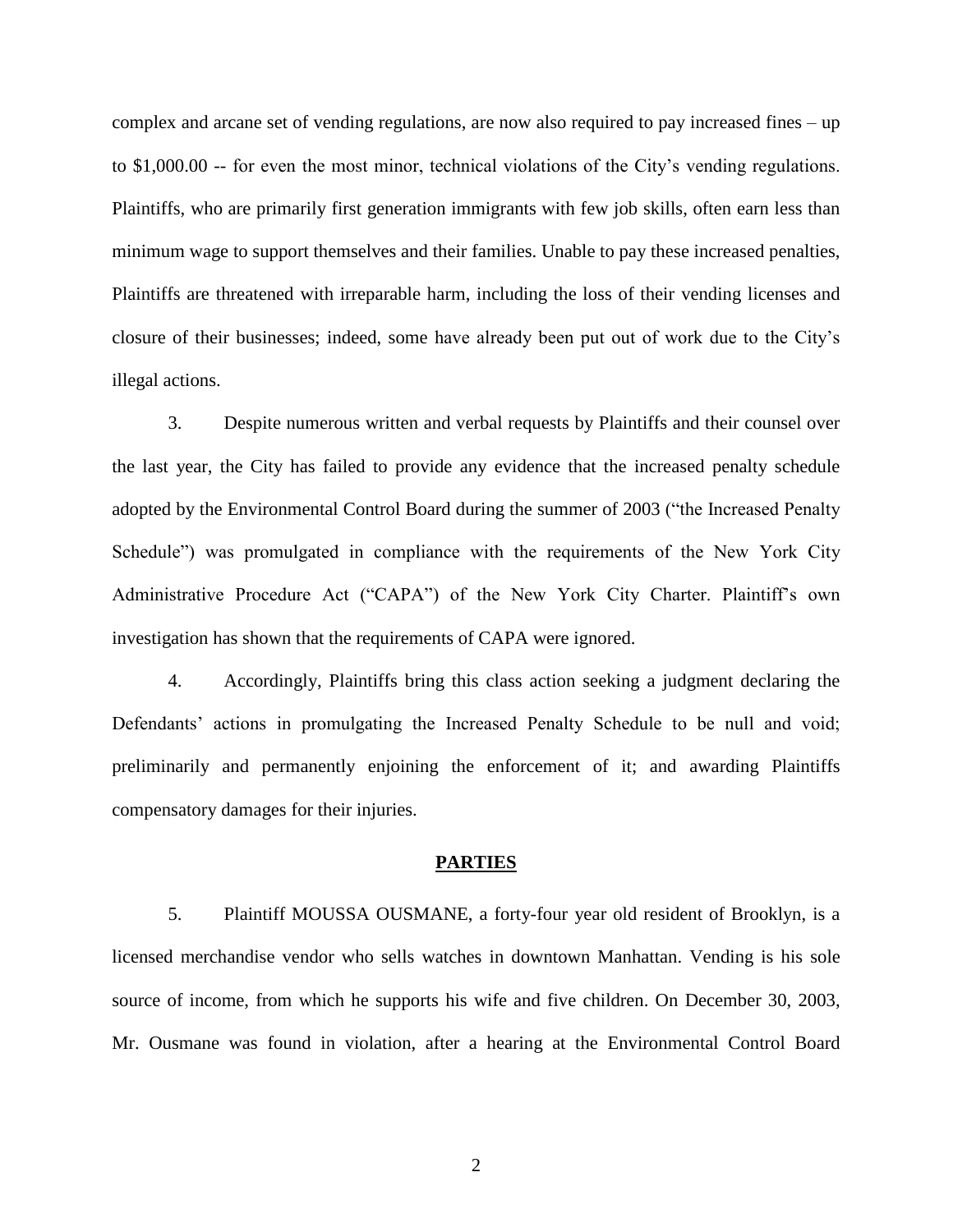("ECB"), of vending less than twenty feet from a building entrance.<sup>1</sup> He was ordered to pay \$1,000.00, which he cannot afford. As a result, Mr. Ousmane risks having the electricity in his apartment turned off and losing his vending license when it expires next month.

6. Plaintiff ANTONIA DELGADO, a sixty-nine year old resident of Queens, has sold hats and shirts in downtown Manhattan for the last fifteen years. On December 29, 2003, Mrs. Delgado was found guilty, after a hearing at the ECB, of vending on a sidewalk that was less than twelve feet wide.<sup>2</sup> She was ordered to pay \$1,000.00. Due to the fine, Ms. Delgado has been forced to close her vending business because she can no longer afford pay the rent to store her merchandise in her garage.

7. Plaintiff MOHAMMED ALI, a forty-one year old resident of the Bronx, has supported his wife and four children by selling hot dogs and pretzels in downtown Manhattan for the past seven years. On March 10, 2004, he was accused of failing to conspicuously display his license while vending.<sup>3</sup> He was found guilty after a hearing and fined \$1,000.00. Unable to pay this fine, he is in jeopardy of being evicted from the garage where he stores his pushcart at night and defaulting on his small business loan.

8. The named Plaintiffs are representative of a class which includes all street vendors in New York City, similarly situated, who are subject to regulation under Chapters 17 and 20 of the NYC Administrative Code, and the rules and regulations thereunder relating to food vendors and merchandise vendors, respectively, and Articles 81, 89 and 113 of the New York City Health Code, relating to food vendors.

<sup>&</sup>lt;sup>1</sup> NYC Admin. Code §20-465(d) states that "no vending pushcart, stand or goods shall be located …within twenty feet from any entranceway to any building…"  $\frac{2}{3}$  NYC Admin. Code §20-465(a) states that no vendor "shall engage in any vending business on any sidewalk unless

such sidewalk has at least a twelve-food wide clear pedestrian path…"<br><sup>3</sup> NYC Admin. Code §17-311(b) states that each "food vendor's license shall be worn conspicuously by him or her

at all times while he or she is operating as a food vendor."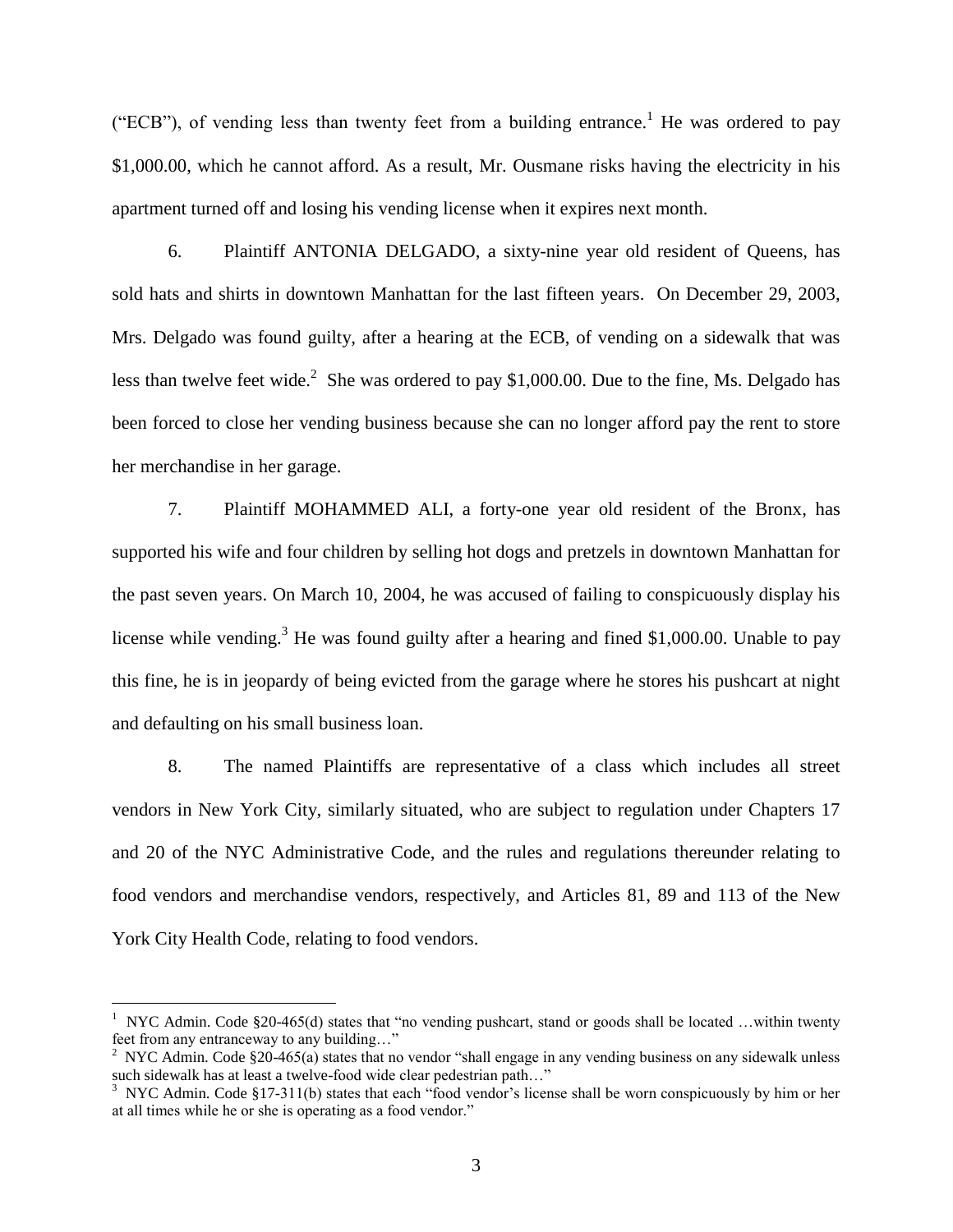9. Defendant CITY OF NEW YORK is an incorporated municipality in the State of New York.

10. Defendant CHRISTOPHER WARD is the Commissioner of the Department of Environmental Protection ("DEP"), an agency of the City, organized and existing under Chapter 57 of the New York City Charter. Defendant CHRISTOPHER WARD is also the Chairperson of the ECB, an agency created pursuant to Chapter 57 of the NYC Charter, which is responsible for enforcing all laws and rules relating to "the regulation of street peddling." NYC Charter  $§1404(c)(1)(e)$ .

11. Defendant GRETCHEN DYKSTRA is the Commissioner of the Department of Consumer Affairs ("DCA"), an agency of the City organized and existing under Chapter 64 of the NYC Charter. The DCA is responsible for regulating merchandise (i.e. "general") vendors.

12. Defendant THOMAS R. FRIEDEN is the Commissioner of the Department of Health  $&$  Mental Hygiene ("DHMH"), an agency of the City organized and existing under Chapter 22 of the NYC Charter. The DHMH is responsible for regulating mobile food vendors.

#### **VENUE**

13. Venue is proper in New York County pursuant to CPLR § 504 because the cause of action arose there.

### **CLASS ACTION ALLEGATIONS**

14. Pursuant to New York Civil Practice Law and Rules ("CPLR") §901, Plaintiffs bring this action on behalf of themselves and all other similarly situated New York City street vendors, alleging that Defendants have acted on grounds generally applicable to the asserted class, thereby making final injunctive and declaratory relief appropriate with respect to the class as a whole.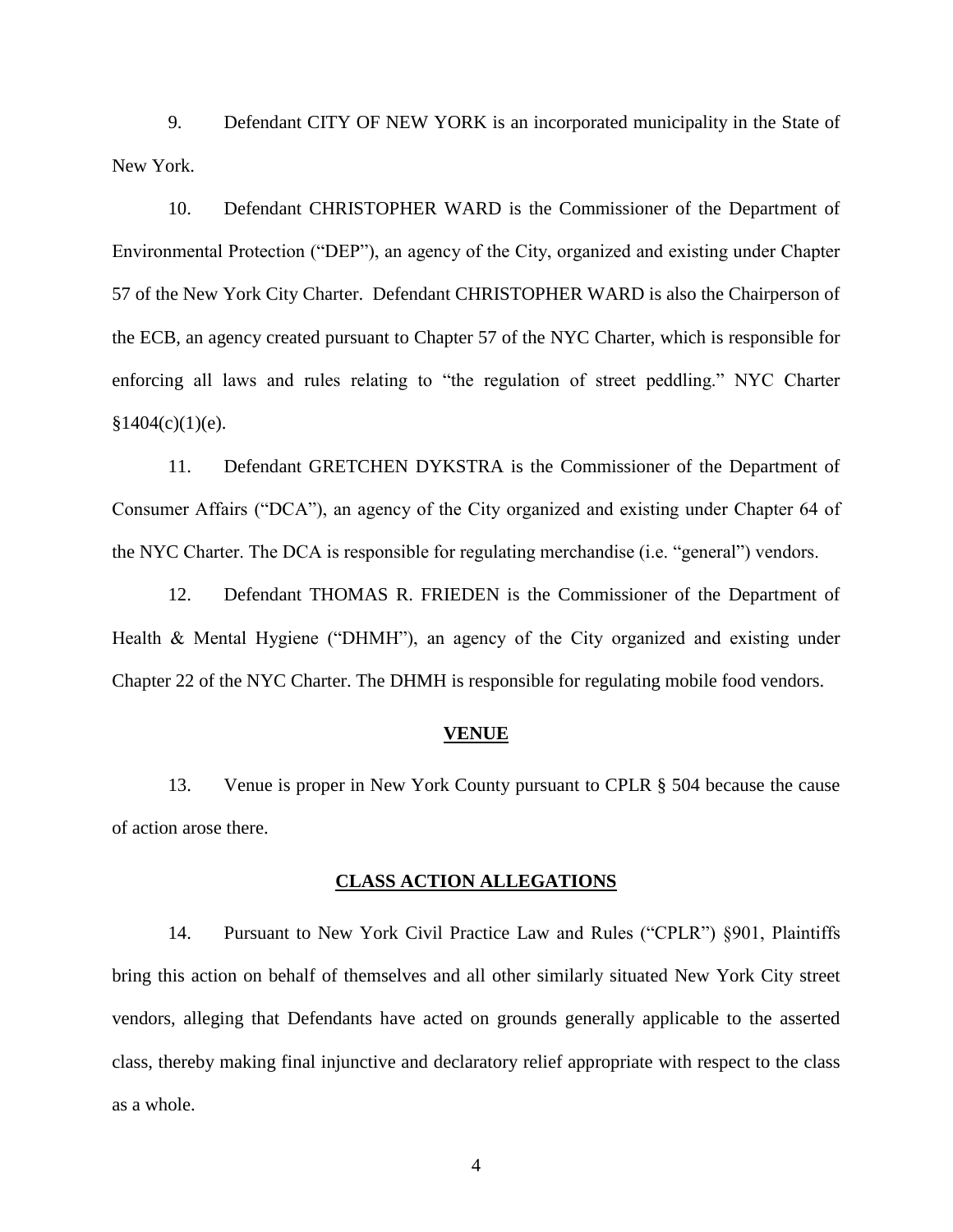- 15. This action meets all the requirements of CPLR §901 in that:
	- a) the class is so numerous that joinder of all members is impracticable: there are more than twelve thousand licensed street vendors in the New York City;
	- b) there are questions of law or fact common to the class, namely the validity of the City's actions in promulgating the Increased Penalty Schedule affecting violation penalties for all members of the class, which predominate over any questions affecting individuals;
	- c) the claims of the representative parties are, in as much as they represent individuals who are threatened with irreparable harm by the Increased Penalty Schedule, typical of the claims of the class;
	- d) the representative parties will fairly and adequately protect the interests of the class. They are represented by the Urban Justice Center ("UJC"), a non-profit organization with extensive experience representing marginalized communities, including street vendors, in complex litigation against the City;
	- e) a class action is superior to other available methods for the fair and efficient adjudication of the controversy because the size of each individual claim is relatively small, and Plaintiffs lack the financial resources to bring suit individually.

## **BACKGROUND**

16. On or about August 11, 2003, Sean Basinski, Director of the UJC Street Vendor Project, was informed by an administrative law judge ("ALJ"), during an ECB hearing, that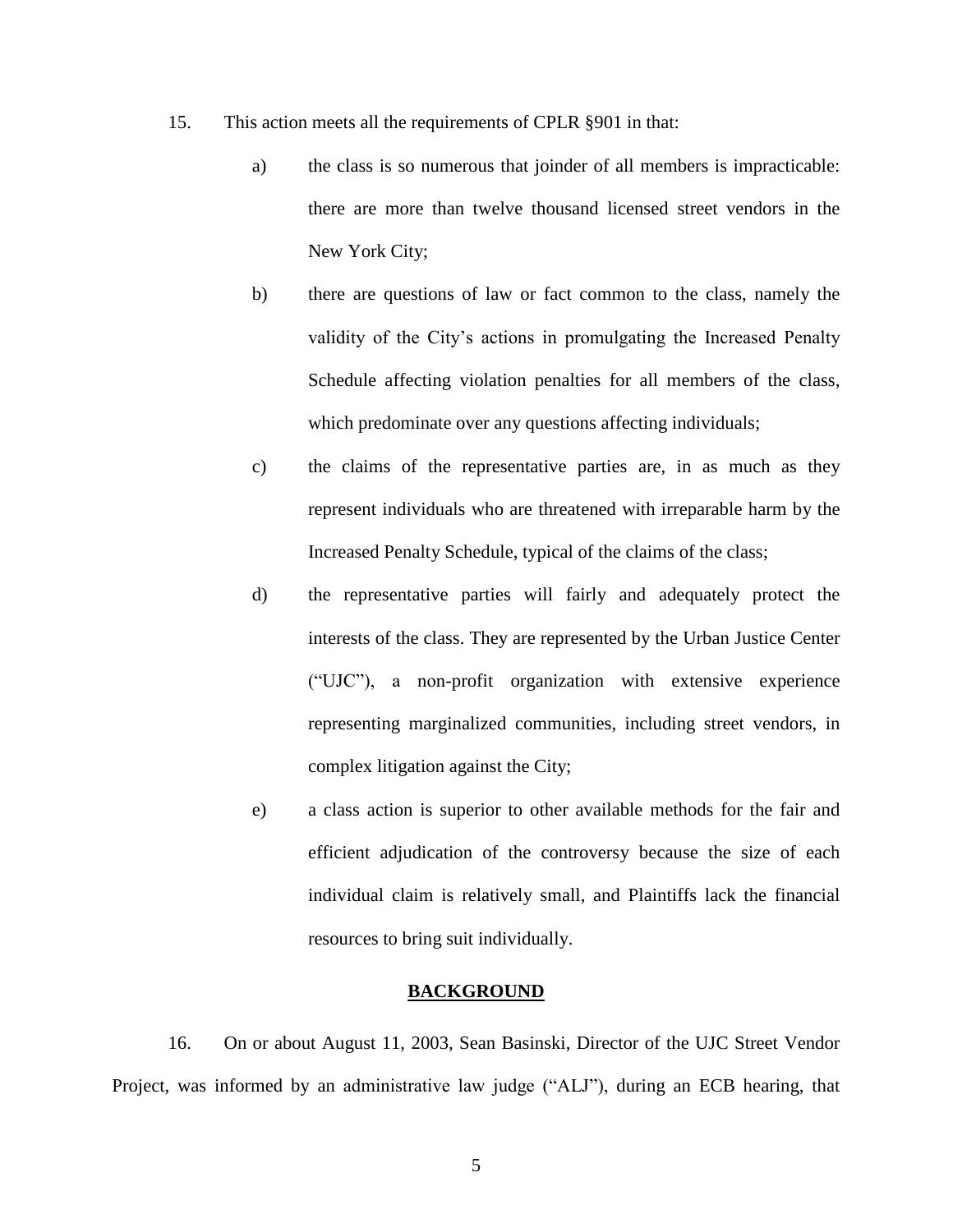violation penalties for street vendors had increased. Mr. Basinski requested a written notice describing the penalty increase, and was instructed to make a request for this information pursuant to the New York Freedom of Information Law ("FOIL").

17. Over the following year, Mr. Basinski sent repeated FOIL requests to the ECB, DCA, and DHMH, to obtain information about the Increased Penalty Schedule and whether it was promulgated in compliance with CAPA. Among other information, Mr. Basinski specifically requested all documents in the ECB's possession "relating to fines paid by street vendors for ECB-adjudicated violations," and also all documents from any meetings at which decisions were made to increase vending fines, including notices of such decisions sent to the *City Record*.

18. In response to his FOIL requests, the ECB sent Mr. Basinski an internal memo describing "significant changes" to the penalty schedule for street vendors for violations of the NYC Administrative and Health Codes, as well as minutes from two 2003 meetings during which the ECB approved such fines increases. Despite repeated requests, the City has provided no documents or other evidence demonstrating that it promulgated the Increased Penalty Schedule in compliance with CAPA.

19. On May 12, 2004, during a telephone call with Jim Macron, Counsel for the ECB, Mr. Basinski requested information verifying whether the ECB's decision to increase vendor penalties complied with the due process requirements of CAPA. Mr. Macron told Mr. Basinski that the ECB had already sent him all relevant documents in its possession.

20. On June 25, 2004, Mr. Basinski sent the ECB a letter stating he believed the ECB's actions in promulgating the Increased Penalty Schedule were in violation of CAPA, requesting a meeting, and threatening this lawsuit if he received no response. Mr. Basinski received no response.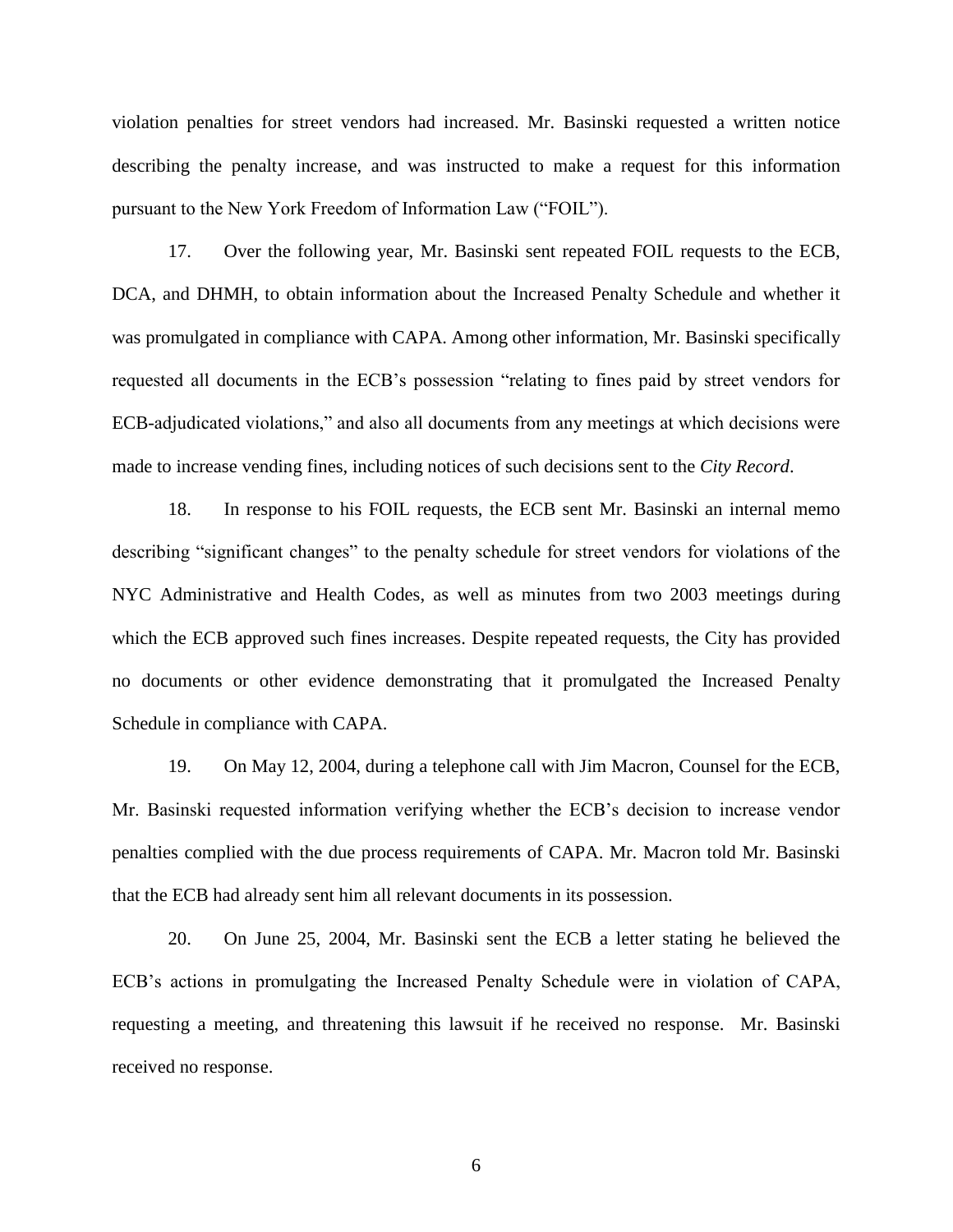21. Plaintiffs have conducted their own search of the *City Record* for any notice of the Increased Penalty Schedule, or any public hearing relating thereto, and have found none.

# **FIRST CAUSE OF ACTION** (CAPA)

22. Plaintiffs repeat and reallege each and every allegation contained in Paragraphs 1 through 21 hereof.

23. CAPA requires that any city agency shall:

- a) prior to adopting any rule, publish the full text of the proposed rule in the *City Record*, at least thirty days prior to the date set for a public hearing, along with a draft statement of basis and purpose of the proposed rule, the statutory authority, the time and place of the public hearing, or reasons that a public hearing will not be held, and the final date for receipt of written comments;
- b) submit copies of the notice to the City Council, the chairs of all community boards, the news media and civic organizations;
- c) after adopting any rule, and thirty days before it becomes effective, publish the full text of the rule in the *City Record*, along with a final statement of basis and purpose.

24. The DEP, ECB, DCA and DHMH are "agencies" as defined by CAPA.

25. The Increased Penalty Schedule is a "rule" as defined by CAPA.

26. Defendants illegally promulgated, and continue to illegally enforce, the Increased Penalty Schedule against Plaintiffs in violation of CAPA. Defendants failed to publish a notice of the proposed rule thirty days prior in the *City Record*; failed to announce the purpose of the proposed rule; failed to solicit written comments; failed to hold a public hearing; failed to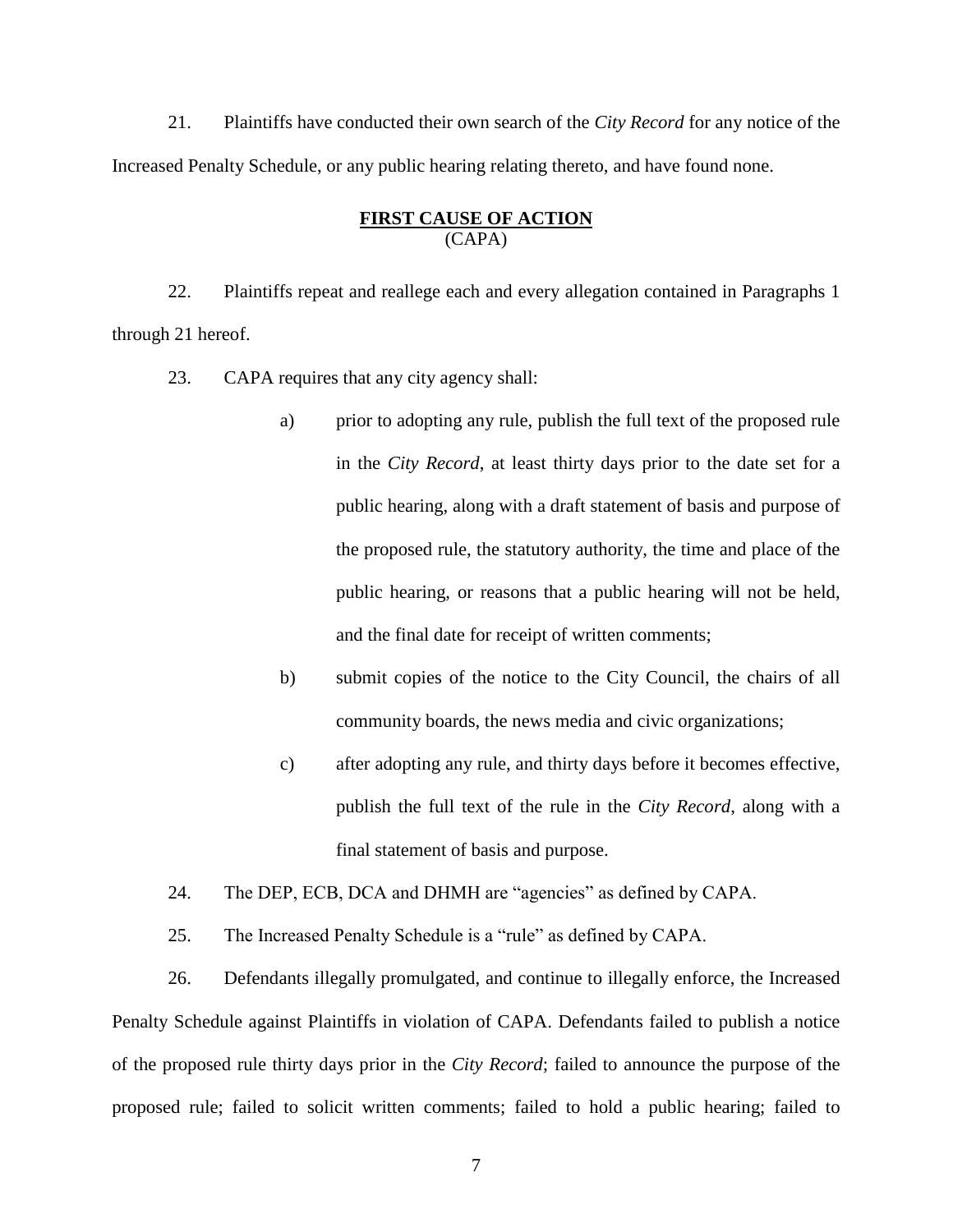provide notice to the City Council, the news media, and the Community Boards; and failed to again publish notice in the *City Record* thirty days prior to the rule becoming effective.

27. Defendants' failure to comply with CAPA renders the Increased Penalty Schedule null and void as a matter of law.

## **SECOND CAUSE OF ACTION** (PRELIMINARY INJUNCTION)

28. Plaintiffs repeat and reallege each and every allegation contained in Paragraphs 1 through 27 hereof.

29. As a direct result of the Increased Penalty Schedule, Plaintiffs have and will continue to suffer irreparable harm.

30. Plaintiffs have no adequate remedy at law.

# **THIRD CAUSE OF ACTION** (ARBITRARY and CAPRICIOUS)

31. Plaintiffs repeat and reallege each an every allegation contained in Paragraphs 1 through 30 hereof.

32. Defendants promulgated the Increased Penalty Schedule in a manner, which was arbitrary and capricious, and therefore null and void as a matter of law.

# **FOURTH CAUSE OF ACTION** (*ULTRA VIRES*)

33. Plaintiffs repeat and reallege each an every allegation contained in Paragraphs 1 through 32 hereof.

34. Pursuant to Chapter 57, §1404(c) of the NYC Charter, the ECB has the authority to enforce the provisions of the NJYC Charter and Administrative Code, and any rules and regulations made thereunder, regarding "the regulation of street peddling." The ECB has no